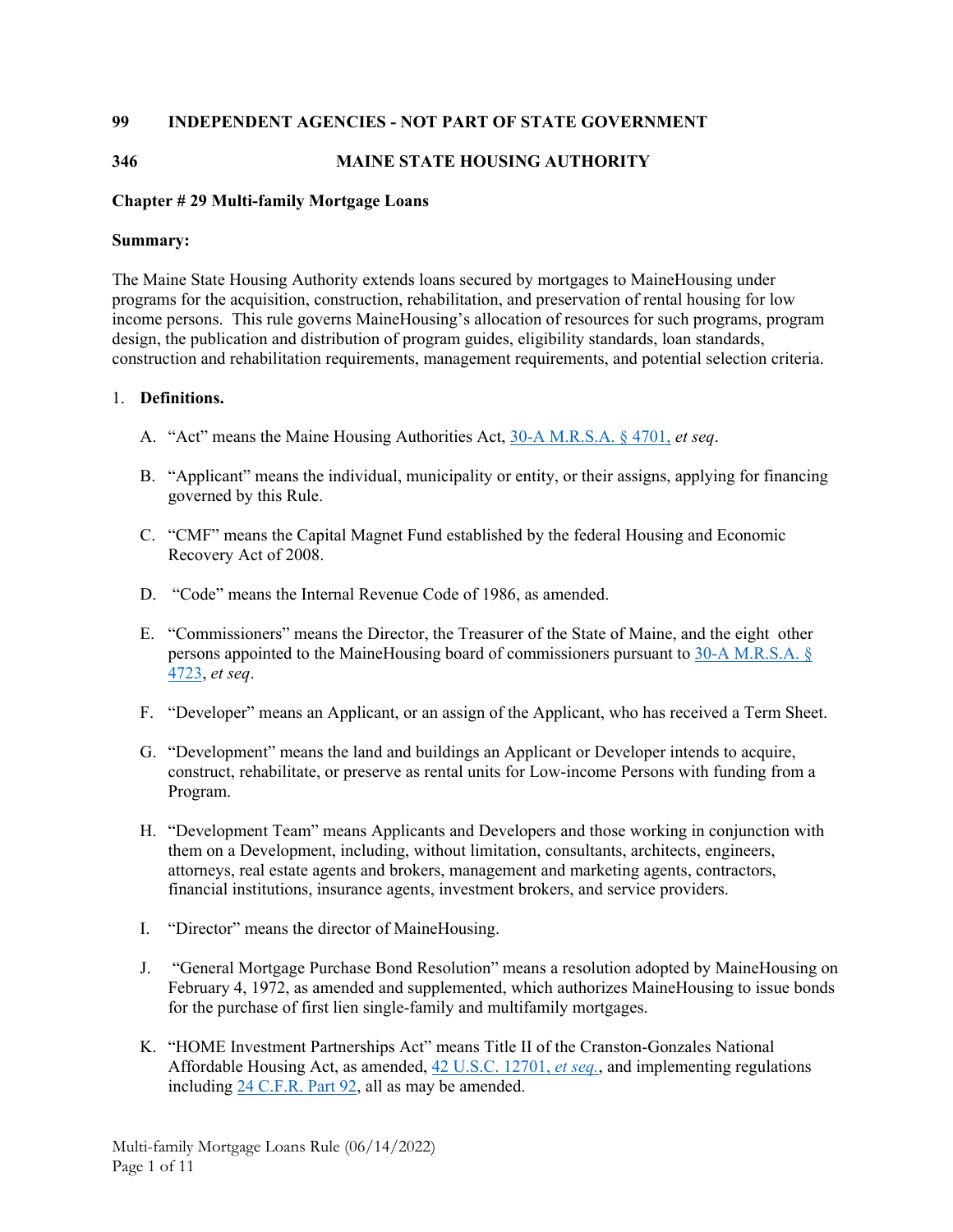- L. "HTF" means the National Housing Trust Fund established by the federal Housing and Economic Recovery Act of 2008 and implementing regulations including 24 C.F.R. Part 93, all as may be amended.
- M. "HUD" means the U.S. Department of Housing and Urban Development.
- N. "Loan Documents" means the documents that evidence or secure the Developer's indebtedness and other obligations to MaineHousing.
- O. "Low-income Persons" means persons or families who lack the income which is necessary, as determined by MaineHousing, to enable them, without financial assistance, to live in or purchase decent, safe and sanitary dwellings, without overcrowding. Financial assistance includes, but is not limited to, the following kinds of assistance: (i) mortgage insurance; (ii) interest subsidies; (iii) rent subsidies; (iv) public assistance payment or services; or  $(v)$  any other assistance that may be provided by MaineHousing through the sale of bonds.
- P. "Low-income Persons with Supportive Service Needs" means Low-income Persons who require assistance typically provided in the following types of projects: (i) emergency shelters; (ii) group homes; (iii) transitional housing; (iv) supported apartments; or (v) other types of housing in which supportive services are provided.
- Q. "MEHER" means the Maine Energy Housing and Economic Recovery program as established in 30-A M.R.S.A §4861, et seq.
- R. MaineHousing" means the Maine State Housing Authority, a body corporate and politic and an instrumentality of the State of Maine, and its agents, contractors, and employees duly authorized to act on its behalf.
- S. "Mortgage Purchase Program Fund Balance" means the excess of assets over liabilities held in MaineHousing's General Mortgage Purchase Bond Resolution.
- T. "Program" means an offering of financing in the form of interest-bearing debt, deferred debt, forgivable loans, grants subject to recapture, or a combination of the foregoing available to prospective eligible Applicants on certain terms and for certain purposes determined by MaineHousing pursuant to this rule.
- U. "Program Guide" means the written procedural and administrative guide for a particular Program governed by the terms and conditions of this rule.
- V. "Term Sheet" means MaineHousing's official notification to an Applicant, or assignee of the Applicant, indicating that its application has been approved and stating the terms of a prospective financing.

# 2. **Program Design.**

- A. **Programs**. MaineHousing shall design and offer Programs based upon available funds, restrictions attached to such funds, and State housing needs.
- B. **Program Guides**. MaineHousing shall publish a Program Guide with respect to each Program and shall distribute the Program Guide to parties who have expressed an interest to MaineHousing in connection with the type of housing eligible under the Program, to parties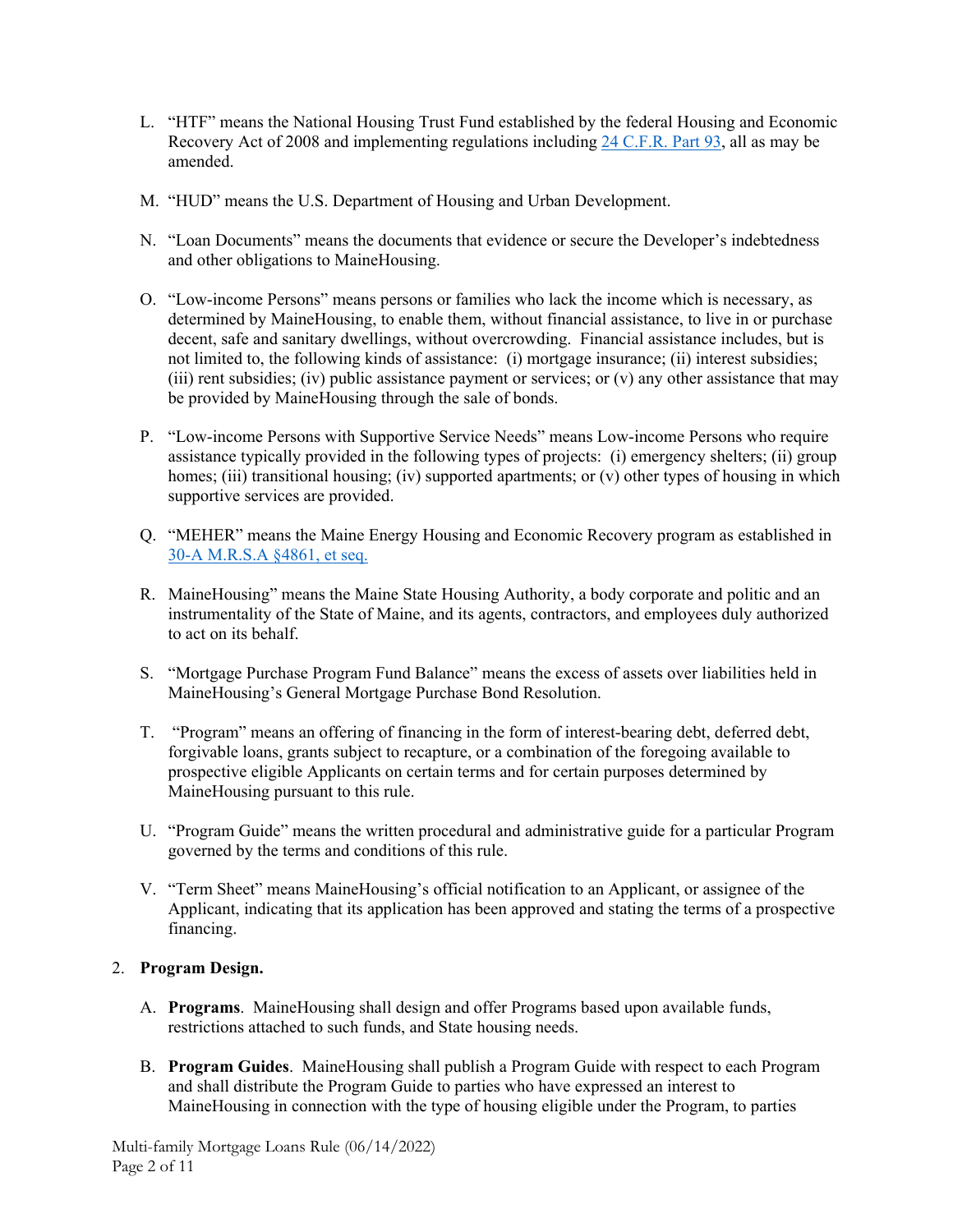MaineHousing selects for marketing the particular Program, and upon request.

# 3. **Development Funding.**

- A. **Processing of Applications**. MaineHousing may process applications on a first come first served basis or may set an application due date described in the Program Guide for submission for review by a scoring committee.
- B. **Selection for Funding**. The Director shall retain final discretion as to whether or not to offer financing to a particular Applicant for a particular Development.
- C. **Availability of Funds**. Financing is always subject to the availability of funds.
- 4. **Sources of Funds.** Funds from the following sources may be made available under this rule:
	- taxable bonds issued by MaineHousing pursuant to 30-A M.R.S.A. §4871 *et seq.,* the refunding of such taxable bonds, and other surplus funds which are considered non taxexempt funds;
	- tax-exempt  $501(c)(3)$  bonds issued by MaineHousing pursuant to  $30-A$  M.R.S.A.  $§$ 4871 *et seq.* and Section 145 of the Code and the refunding of tax-exempt bonds;
	- tax-exempt residential rental project bonds, issued by MaineHousing pursuant to 30-A M.R.S.A. §4871 *et seq*., Section 142 (d) of the Code;
	- tax-exempt essential function bonds issued by MaineHousing pursuant to 30-A M.R.S.A. §4871 *et seq*. and the Code and the refunding of such tax-exempt bonds;
	- Housing Opportunities for Maine Fund established pursuant to 30-A M.R.S.A. § 4851 *et seq*.;
	- HOME Investment Partnerships Act;
	- HTF:
	- MEHER;
	- CMF:
	- Project Labor Agreement Funds established pursuant to PL 2021, Chapter 483; and
	- other funds.
- 5. **Types of Programs.** MaineHousing may offer a Program for any of the following, any combination of the following, any subset of the following, or any combination of subsets of the following:
	- A. **Preservation of Affordability**. Programs may provide financing to add or preserve low income or use restrictions pertaining to a target population or supportive services in existing housing.
	- B. **New Construction, Rehabilitation, and Creation of Affordability**. Programs may finance the creation of rental units for Low-income Persons through acquisition, new construction,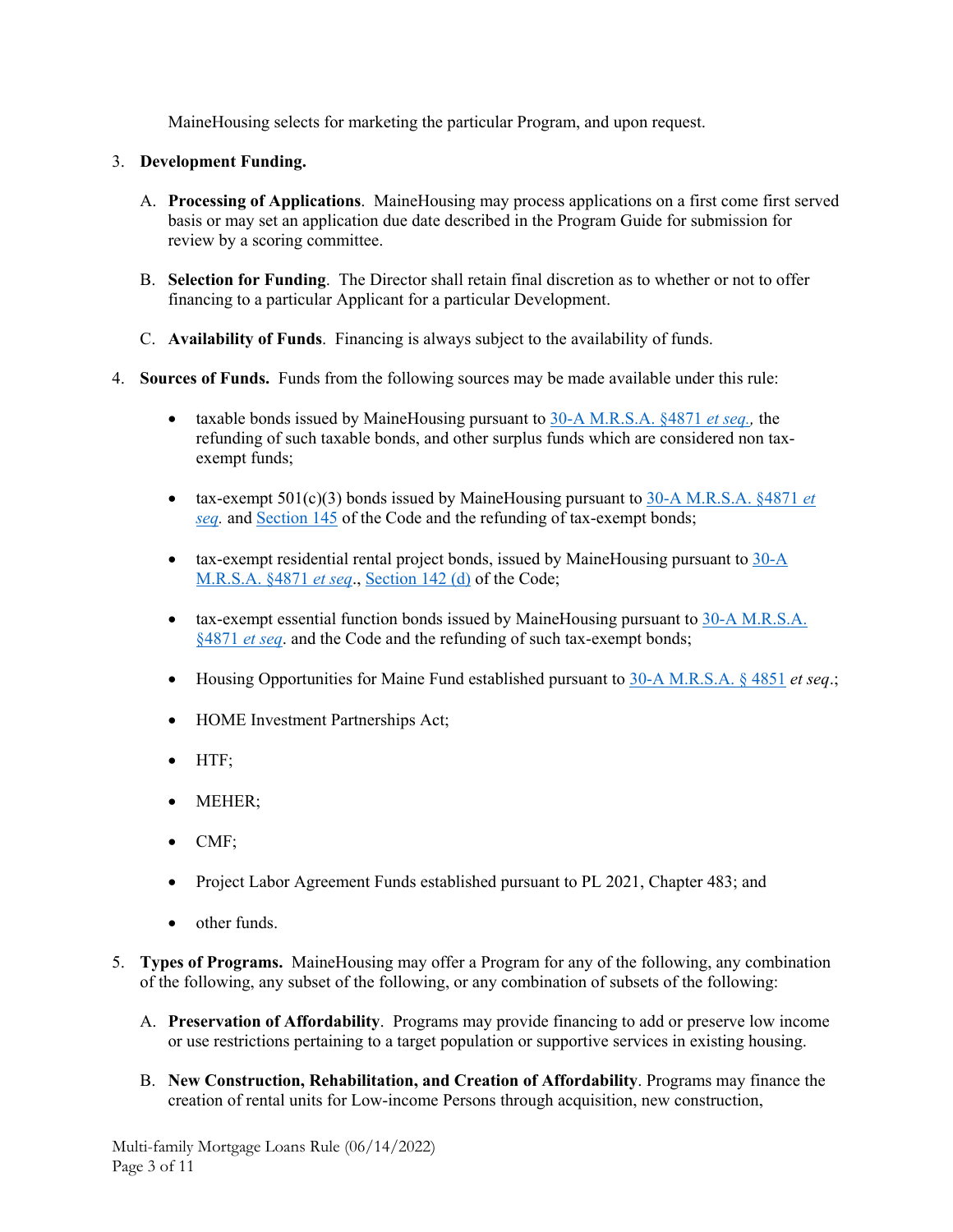rehabilitation, refinancing, or dedication of existing housing as rental units for Low-income Persons.

- C. **Subsequent Loans**. Programs may offer financing for the repair, maintenance or expansion of assets securing existing mortgages in favor of MaineHousing.
- D. **Tax Credits**. Programs may offer financing for use in conjunction with low-income housing tax credits allocated by MaineHousing pursuant to Section 42 of the Code and any applicable rules adopted by MaineHousing pursuant to the Maine Administrative Procedures Act.
- E. **Construction Loans**. Programs may offer construction-period financing for the creation of rental units for Low-income Persons subject to the following limitations.
	- i. Public Instrumentalities and Nonprofit Corporations. MaineHousing may provide construction-period financing to nonprofit corporations, which are exempt from taxation under Section  $501(c)(3)$  of the Code and are not private foundations pursuant to Section 509(a) of the Code, and municipal housing authorities, which are established pursuant to the Act, for the acquisition, new construction and rehabilitation of housing for Low-income Persons. Upon completion of the new construction or rehabilitation of such housing, the construction loan shall automatically convert to permanent financing.
	- ii. For-Profit Participation. If less than 60% of the financing of a Development is required to be tax-exempt bonds from MaineHousing, and the Developer is a for profit entity, then MaineHousing must at a minimum use a financial institution as an escrow agent. MaineHousing may use the proceeds of tax-exempt bonds to purchase a participation in construction loans made by financial institutions in the State for a Development. A financial institution shall not sell any additional participation in a construction loan in which MaineHousing is participating without MaineHousing's prior written consent.
	- iii. For-Profit Whole Loans. If a Development's financing requires MaineHousing to participate in the construction loan with tax-exempt financing at a level greater than 60%, MaineHousing may make the whole construction loan without using an escrow agent.
	- iv. Limitation on Interest. MaineHousing and any financial institution making or participating in a construction loan in which MaineHousing is participating may charge interest rates on the construction loan, or its participation in the construction loan, provided that such interest rates are as described in the applicable Program Guide and do not exceed the Wall Street Journal Prime Rate plus two percent (2%).
	- v. Limitation on Fees and Charges. MaineHousing and any financial institution making or participating in a construction loan in which MaineHousing is participating may charge application fees, commitment fees, origination or financing fees, document preparation fees, legal fees, construction review fees and construction management or escrow fees, late charges, and prepayment charges provided the fees and charges do not exceed the usual and customary fees and charges imposed by financial institutions in the State and are consistent with the applicable Program Guide.

## 6. **Low-income and Use Restrictions.**

A. **Low-income Restrictions**. Developments shall benefit Low-income Persons as required by applicable laws, funding source restrictions, applicable Program Guides, and the Developer's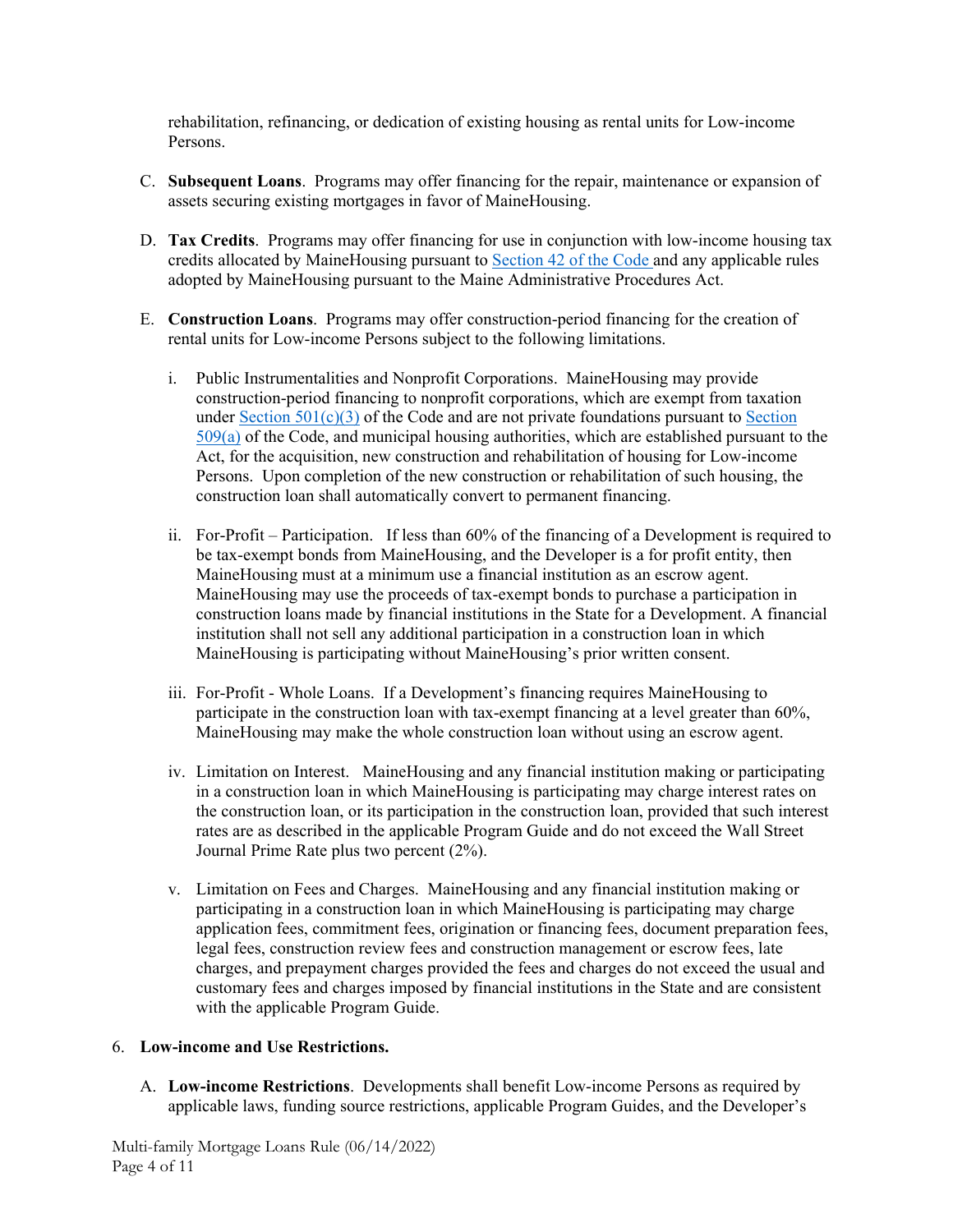commitments.

- B. **Use Restrictions**. Developments may be required to serve a target population and provide supportive services as required by applicable laws, funding source restrictions, applicable Program Guides, and the Developer's representations.
- C. **Assurance of Continued Restrictions**. The Developer shall provide any certifications, reports, or other assurances MaineHousing requires to ensure compliance with low-income restrictions and use restrictions, including without limitation, an agreement to be recorded in the appropriate registry of deeds which will obligate the Developer and its successors to comply with the restrictions for a period of time within the applicable Program Guide.
- 7. **Eligible Applicants.** To be eligible for funding, Applicants must satisfy the following:
	- A. **Creditworthiness**. Applicants must demonstrate credit worthiness and repayment ability acceptable to MaineHousing. MaineHousing may independently verify credit information.
	- B. **Funding Source Restrictions**. Applicants must satisfy any criteria for qualification for receipt of funding attached by law or regulation to the funds the Applicant seeks.
	- C. **Program Qualifications**. Developments must meet the objectives of the Program under which they are applying as set forth in the applicable Program Guide.
	- D. **Outstanding or Prior Defaults**. MaineHousing will not consider the application of an Applicant if the Applicant, or any other entity in which the Applicant or one of its affiliates has a controlling interest, (i) at any time during the previous 6 months, (a) has been more than 60 days delinquent on MaineHousing financing, or (b) has been issued a notice of default; or (ii) is otherwise disqualified as described in the Program Guide.
	- E. **Debarment**. An Applicant or member of a Development Team may not participate in Programs governed by this rule if the Applicant or Development Team member (i) is debarred, suspended, or voluntary excluded from any federal program; (ii) has ever had a professional license to provide the nature of services the party seeks to provide in the Development suspended or revoked; or (iii) is debarred, suspended, or voluntarily excluded from MaineHousing Programs.
	- F. **Debt Concentration**. If the Applicant and its affiliates have, or would have after the additional loan, loans outstanding from MaineHousing's General Mortgage Purchase Bond Resolution in an amount equal to or greater than 25% of the Mortgage Purchase Program Fund Balance, additional review will be triggered which will include an analysis of the Applicant and its affiliates as a whole and consultation with the Commissioners, and may result in denial of the loan by the Director.
	- G. **Supportive Housing Project Concentration**. If the Applicant and its affiliated entities own, or would own after the additional financing, greater than 25% of the housing units or projects for Low-income Persons with Supportive Service Needs financed by MaineHousing, additional review will be triggered which will include an analysis of the Applicant and its affiliates as a whole and consultation with the Commissioners, and may result in denial of the financing by the Director.
	- H. **Conflict of Interest**. Applicants shall disclose their current and recent financial, business, professional, and family relationships and associations with any MaineHousing employee or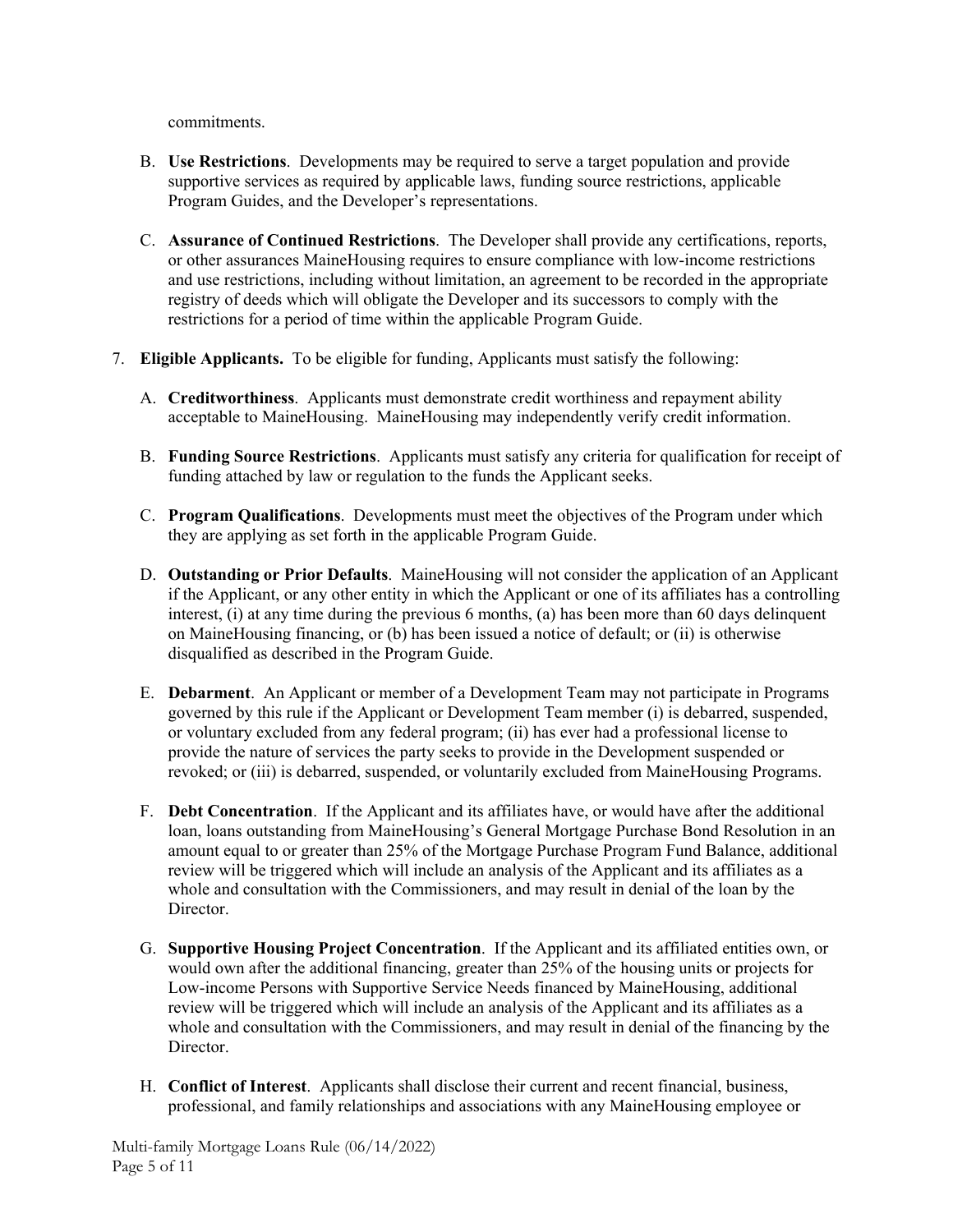commissioner and comply with any restrictions imposed by MaineHousing on account of conflict of interest concerns.

- I. **Identity of interest**. Applicants shall disclose the nature of the relationship between them and any of their principals, proposed sellers, contractors, suppliers, and service providers. MaineHousing may, at its discretion, impose restrictions, or require independent appraisals, or other third party verifications on account of identity of interest concerns.
- 8. **Interest-bearing Debt.** When MaineHousing financing includes interest-bearing debt payable to MaineHousing, the financing shall be subject to the following standards:
	- A. **Underwriting Standards.** MaineHousing will assess whether, in its sole discretion, a Development has an acceptable probability of providing rental units for Low-income Persons for the term required. In its assessment, MaineHousing may consider any combination of the following: capital budgets; operating budgets; long term projected cash flows; collateral value; debt service coverage ratios; the Applicant's credit; market evaluations; the capacity of the Development Team; the capacity of proposed owners; performance history of the Applicant and its affiliates on MaineHousing financed Developments; credit enhancements such as guarantees, mortgage insurance, and letters of credit; the prior performance of the Development; the prior performance of comparable projects; the presence of rental assistance or other operating funds and the likelihood the funding will continue; a capital needs assessment; and additional factors that MaineHousing deems necessary for a thorough evaluation of an application.
	- B. **Appraisals**. MaineHousing may obtain an appraisal or appraisals to determine whether there is adequate value in a Development. Such appraisals shall conform to the then current Uniform Standards of Professional Appraisal Practice and MaineHousing's requirements. Applicants shall reimburse MaineHousing for appraisal costs.
- 9. **Financing Standards.** Financing of Developments will be subject to the following:
	- A. **Documents Evidencing Obligations of Developer**. The Developer shall execute the documents MaineHousing determines are necessary or in its best interest including, without limitation and as applicable, promissory notes; mortgage and security agreements; financial assistance agreements; declarations of covenants, conditions, and restrictions; financing statements; regulatory agreements; participation agreements; escrow agreements; and certifications.
	- B. **Developer and Consultant Fees.** MaineHousing may condition financing upon a reduction of developer or consultant fees that MaineHousing finds in its discretion are excessive.
	- C. **Title Insurance**. MaineHousing may require a lender's title insurance policy with mechanics' lien and survey exceptions deleted.
	- D. **Property Insurance**. The Developer shall obtain and provide evidence of fire, hazard, extended coverage, and liability insurance acceptable to MaineHousing and such other insurance as MaineHousing in its discretion may reasonably require all containing the standard Maine mortgagee clause.
	- E. **Authority Legal Opinion**. For Developers which are other than individuals, MaineHousing shall require a legal opinion regarding the Developer's legal status and authority to receive the financing.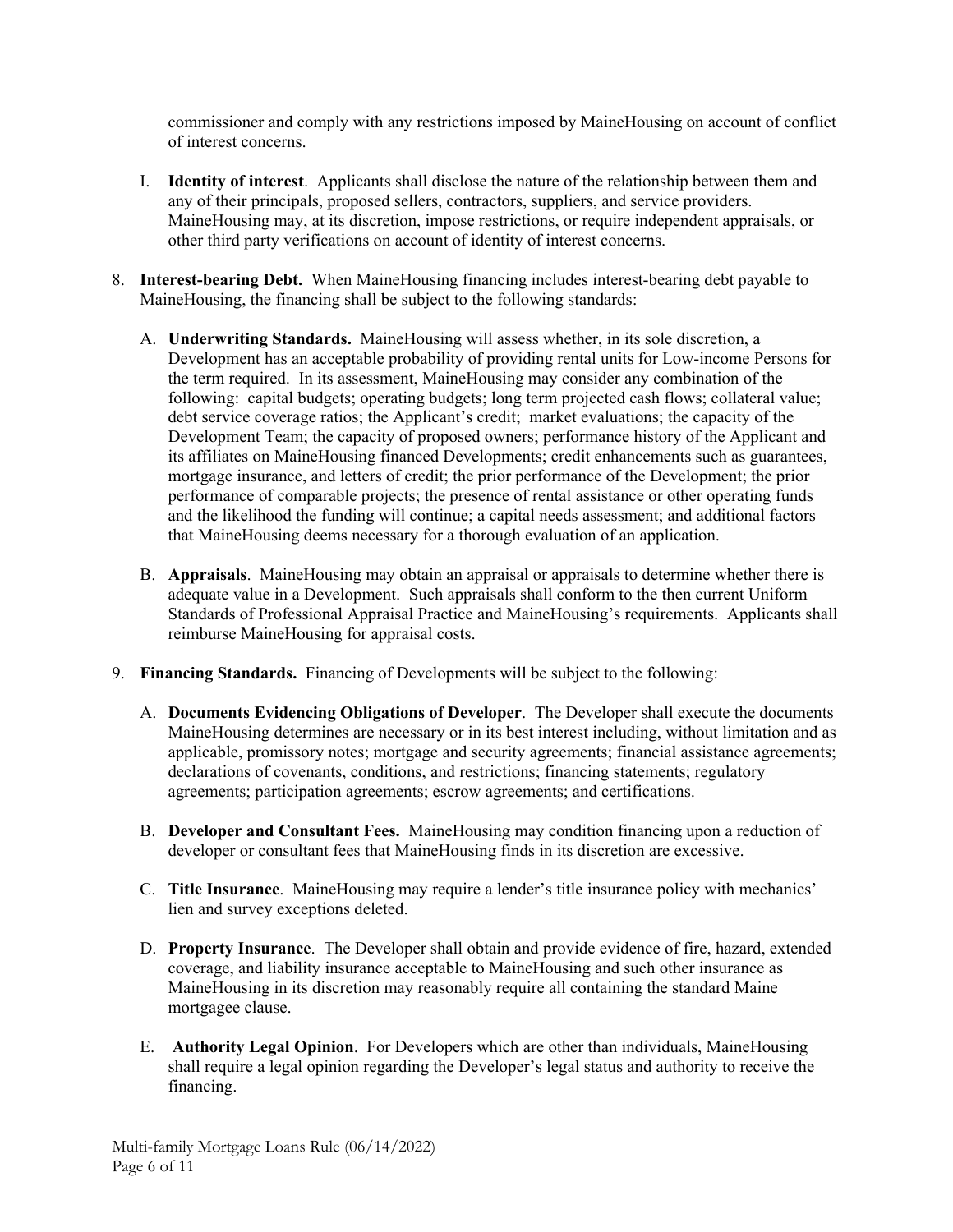- F. **Land Use Legal Opinion**. MaineHousing shall require a legal opinion regarding compliance of the Development with applicable zoning and land use laws.
- G. **Real Estate Taxes and Municipal Charges**. The Developer shall provide evidence of payment of real estate taxes and municipal charges prior to closing.
- H. **Escrows**. The Developer shall fund escrows in the amount and on terms established by MaineHousing. Such escrows may include without limitation operating deficit escrows, rehabilitation escrows, replacement reserve escrows, tax and insurance escrows, incomplete work escrows, and relocation escrows.
- I. **Prepayment**. MaineHousing may prohibit prepayment of loans, impose restrictions on prepayments, or impose charges in the event of prepayments.
- J. **Ownership Transfers**. Any grant, sale, assignment or other transfer of an ownership interest in a Development or the Developer will be subject to MaineHousing's Transfer of Ownership rule.
- K. **Fair Housing and Accessibility**. The Development must be operated in accordance with all applicable fair housing and equal access requirements including without limitation the Federal Fair Housing Act, Title VIII of the Civil Rights Act of 1968, as amended by the Fair Housing Amendments Act of 1988; the Maine Human Rights Act, Subchapters IV and V; Section 504 of the Rehabilitation Act of 1973; and Title II of the Americans with Disabilities Act of 1990, and all associated regulations and guidance.
- L. **Fees**. MaineHousing may charge application fees, commitment fees, financing fees, and escrow administration fees provided such fees are described in the applicable Program Guide.
- M. **Other Requirements**. The Developer shall satisfy requirements of funding sources and such other requirements as MaineHousing, in its discretion, determines are prudent.
- N. **Waivers**. In the event MaineHousing offers a Program under which (i) MaineHousing lends money short term for acquisition of real estate or (ii) MaineHousing anticipates it will obtain undercollateralized mortgages, MaineHousing may waive or substitute less cumbersome requirements than those set forth in C., D., E., and F. for that Program.
- 10. **Selection criteria.** MaineHousing will set forth selection and approval criteria germane to a particular Program in the applicable Program Guide. Such criteria may include but are not limited to the following:
	- how well a Development meets the objectives of the Program;
	- the use of resources other than MaineHousing's resources in the Development;
	- the length of commitment to affordability of the Development;
	- the length of commitment to a particular use of the Development;
	- the reasonableness of costs;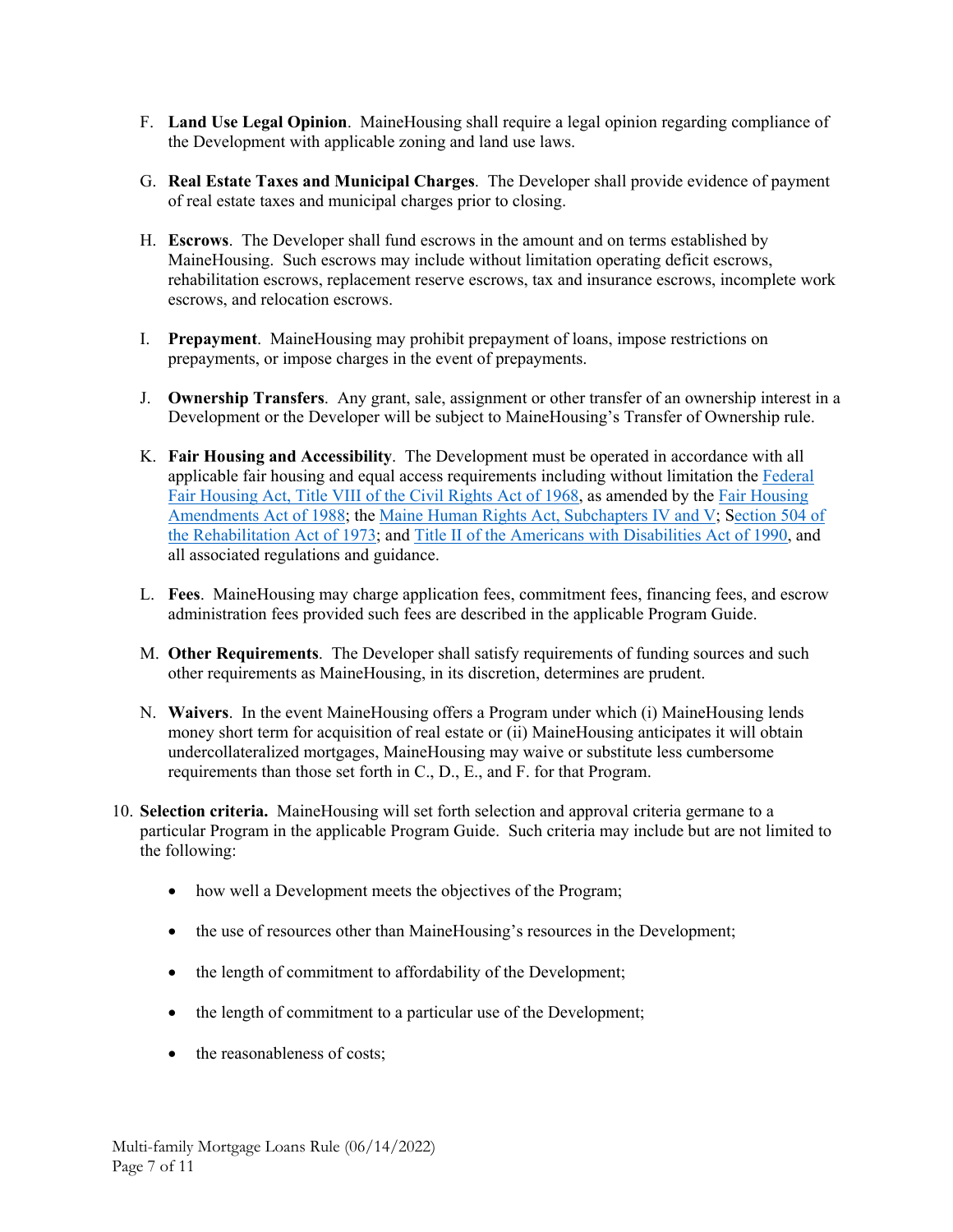- the efficiency of the use of proposed non-interest bearing resources;
- financial feasibility of the Development;
- income targeting;
- community preference and support;
- support of a state agency;
- the need for the Development;
- the capacity of the Development Team;
- the capacity of the Applicant to own and operate;
- extent of tenant displacement; and
- other criteria required by a funding source or established by MaineHousing.
- 11. **Relocation.** Developments are subject to the following relocation standards:
	- A. **Minimizing Displacement**. Applicants must take all reasonable steps to minimize the displacement of persons from their homes as a result of rehabilitation, change of use, or rent increases.
	- B. **Federally-assisted Developments**. Developers of Developments assisted with federal funds shall comply with applicable requirements including without limitation: the Uniform Relocation Assistance and Real Property Acquisition Act of 1970, as amended, 42 U.S.C. § 4601 *et seq*., and the Uniform Relocation Assistance and Real Property Acquisition Regulations for Federal and Federally Assisted Programs Final Rule, 49 C.F.R. 24, published March 2, 1989, as amended; §104(d) of the Housing and Community Development Act of 1974, as amended, 42 U.S.C. 5304(d)(4), and the Displacement Relocation Assistance, and Real Property Acquisition for HUD and HUD-Assisted Program Final Rule, 24 C.F.R. 42, as amended.
	- C. **MaineHousing Financing**. Developers of Developments financed by MaineHousing and not subject to 11.B. above shall comply with the following:
		- i. **Temporary Tenant Relocation**. If tenants are not required to move permanently but must relocate temporarily because of rehabilitation to a Development, the Applicant shall provide the tenants with (a) reimbursement for all reasonable out-of-pocket expenses and increased costs incurred in connection with the temporary relocation; and (b) appropriate advisory services including reasonable advance notice of the date and approximate duration of the temporary relocation; the location of a suitable, decent, safe and sanitary dwelling to be made available for the temporary period; the terms and conditions under which the tenant may lease and occupy a bed or unit in the Development upon completion of the Development; and the provisions for reimbursement of expenses and increased costs.
		- ii. **Displaced Persons**. If an individual moves from a property or moves personal property from real property permanently and involuntarily as a direct result of a Developer's acquisition,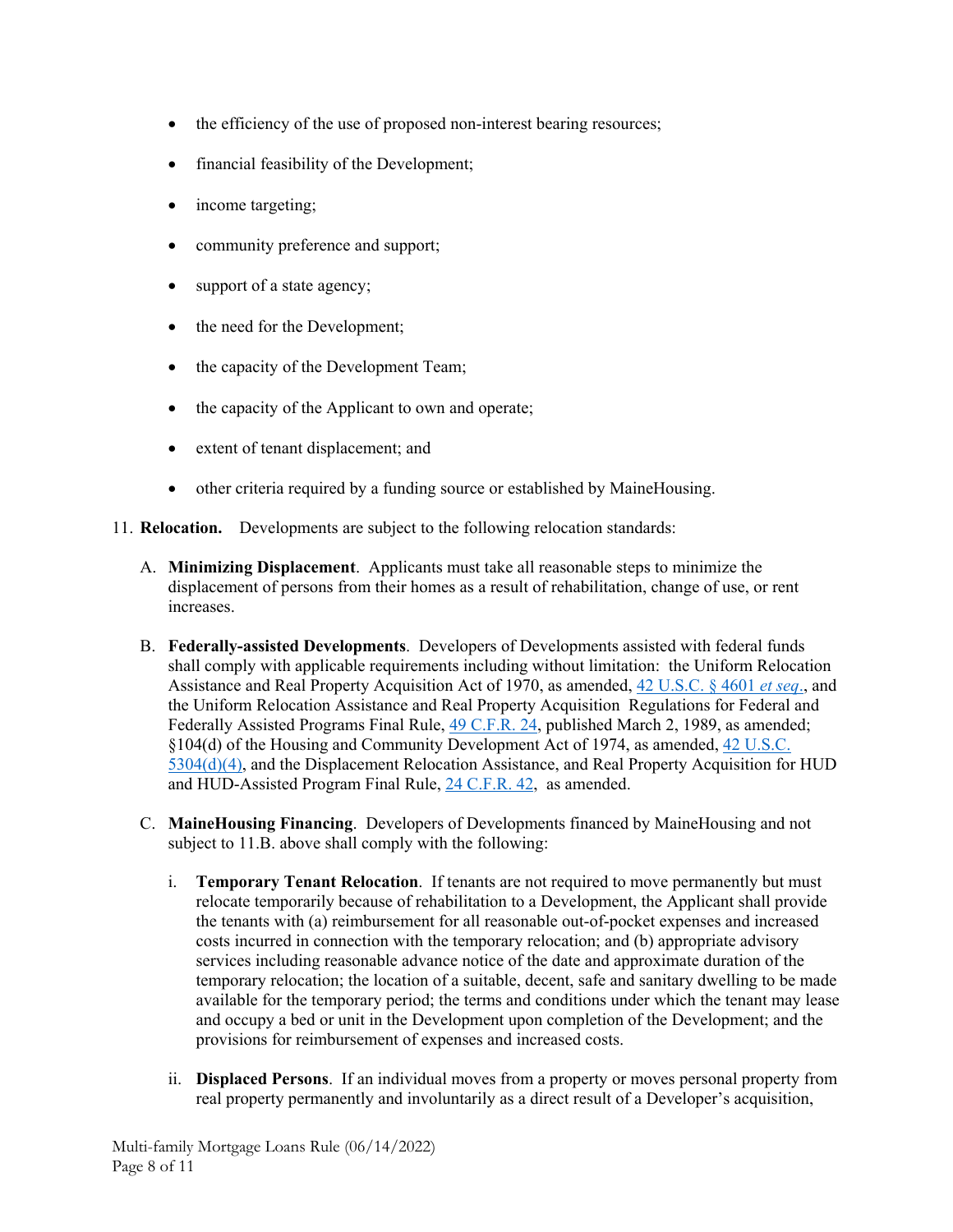relocation, or demolition of such real property financed in whole or in part by MaineHousing, the Developer shall do the following:

- (1) The Developer shall provide in a form satisfactory to MaineHousing initial notices to all tenants. Failure to send such notices may cause tenants to be deemed displaced.
- (2) The Developer shall send each tenant a 90-day advanced written notice of the date by which the tenant must move in a form satisfactory to MaineHousing.
- (3) If the displaced person's income is below 80% of area median income, the Developer must do the following: (i) prior to sending the 90-day notice, contact the person to be displaced to explain the benefits, ascertain needs, and offer transportation for up to 3 available comparable units and (ii) pay either the tenant's actual reasonable out-of-pocket moving and related expenses or a one-time payment determined by MaineHousing.
- (4) If the displaced person's income is below 60% of median family income for the area, the Developer shall in addition to 11.C. ii. (1), (2), and (3) above, make 12 months of replacement housing payments to the displaced person. The Developer may make the payments in a lump sum or on a monthly basis. The amount of the replacement housing payments is the difference between the rent and utilities at either the replacement unit or a unit comparable to the vacated unit found by the Developer, whichever is less, and the monthly rent and utilities of the vacated unit multiplied by 12.
- 12. **New Construction and Rehabilitation Requirements.** If the Development includes new construction or rehabilitation, the following applies:
	- A. **Approval of Construction Documents and Budget**. Funding for new construction or rehabilitation is subject to MaineHousing's review of the drawings, specifications, construction contract, and budget for reasonableness and completeness. MaineHousing may require a competitive bidding process for any general contractors or subcontractors.
	- B. **Payment and Performance Bonds.** MaineHousing at its discretion may require any of the following or a combination of the following: (i) a payment and performance bond, (ii) a letter of credit, and (iii) a maintenance bond.
	- C. **Escrows**. MaineHousing may establish, maintain, and administer an escrow account for all construction.
	- D. **Developments Financed with Project Labor Agreement Funds.** Developers of Developments financed with Project Labor Agreement Funds shall (i) enter into pre-hire, collectively bargained project labor agreements with the workers who work on the affordable housing, including those employed by a contractor and all subcontractors of the Developer; and (ii) require any entity working on the housing to make a good faith effort at all times to promote workforce diversity, including diversity with regard to race and gender. If MaineHousing determines that a contractor, subcontractor, firm, corporation, partnership or other entity is not making a good faith effort to achieve workforce diversity, MaineHousing may refuse to permit that entity to be awarded a contract for any Development funded with Project Labor Agreement Funds for a period of two (2) years from the date of such determination.
	- E. **Other Requirements of Funding Resources.** The Developer shall comply with all applicable requirements of funding resources including without limitation: (i) taking affirmative steps to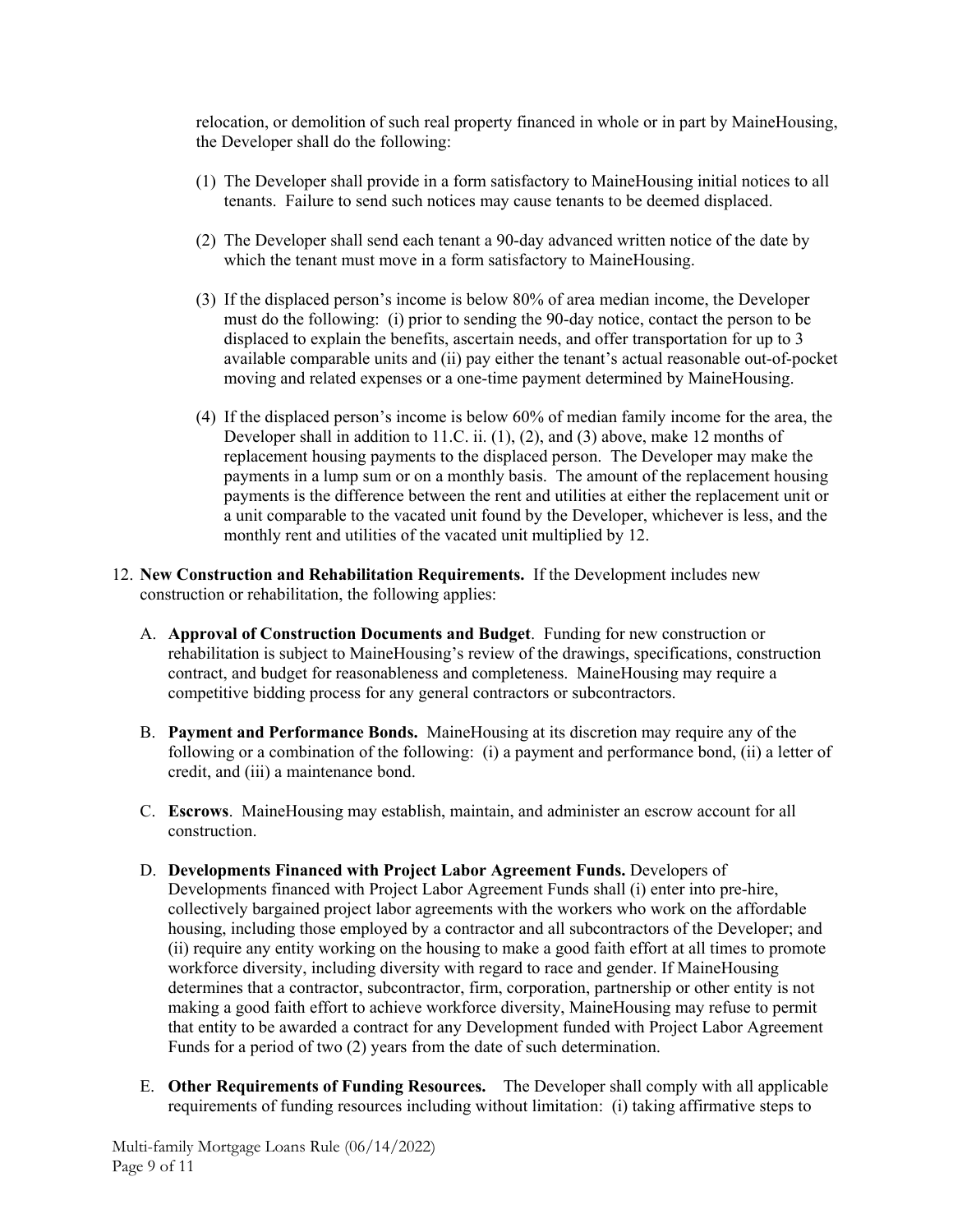assure contracting with Women-owned and Minority-owned Business Enterprises; (ii) Davis-Bacon; (iii) Section 3 of the Housing and Urban Development Act of 1968; and (iv) the National Environmental Policy Act.

- F. **Codes and Standards**. All elements of the Development shall meet all applicable state and local codes and ordinances. Generally, all work undertaken must meet the standards set forth in the Maine Uniform Building and Energy Code and the minimum standards outlined in MaineHousing's *Quality Standards and Procedures Manual*. MaineHousing may require any or all the following: a plan review, a construction permit, a sprinkler permit, or a barrier free permit from the Department of Public Safety.
- G. **Accessibility and Adaptability Requirements**. The design and construction of and improvements to the Development shall comply with all applicable accessibility laws, which include but are not limited to the Federal Fair Housing Act, Title VIII of the Civil Rights Act of 1968, as amended by the Fair Housing Amendments Act of 1988; the Maine Human Rights Act, Subchapters IV and V; Section 504 of the Rehabilitation Act of 1973; and Title II of the Americans with Disabilities Act of 1990; and Title III of the Americans with Disabilities Act of 1990, MUBEC and associated regulations accessibility standards and guidance as may be amended.
- H. **Interpretation of Codes and Standards.** If there is a question in interpretation of codes or standards, the construction or rehabilitation shall conform to MaineHousing's interpretation of such codes and standards.
- I. **Incomplete Work Escrows**. MaineHousing may disburse all of its funds upon completion of all but a few items if (i) (a) the incomplete work items are awaiting seasonable opportunity; (b) the incomplete work items are back-ordered and therefore unavoidably incomplete; or (c) MaineHousing determines that circumstances warrant inclusion of other non-safety related incomplete work items; and (ii) MaineHousing retains an amount equal to 150% of the cost required to complete such items.
- J. **Flexible Use.** To the extent feasible, the Development shall comply with the physical licensing standards for residential facilities of the Department of Health and Human Services; the Department of Corrections; the Department of Education; and their successor agencies.
- K. **Other Requirements**. The Developer shall comply with all requirements MaineHousing, in its discretion, determines are prudent.
- L. **Waivers.** In the event MaineHousing offers a Program under which (i) MaineHousing lends money short term for acquisition of real estate or (ii) MaineHousing anticipates it will obtain undercollateralized mortgages, MaineHousing may waive or substitute less cumbersome requirements than those set forth in A., B., C., and H.
- 13. **Management Requirements.** The Developer shall manage the property in accordance with state and federal laws, the requirements attached to the source or sources of financing, applicable Program Guides, and the loan documents.

# 14. **Maintenance Requirements.**

A. **Minimum Maintenance Standards.** The Developer shall maintain the Development in good condition and in accordance with applicable laws and codes; the funding sources; the Loan